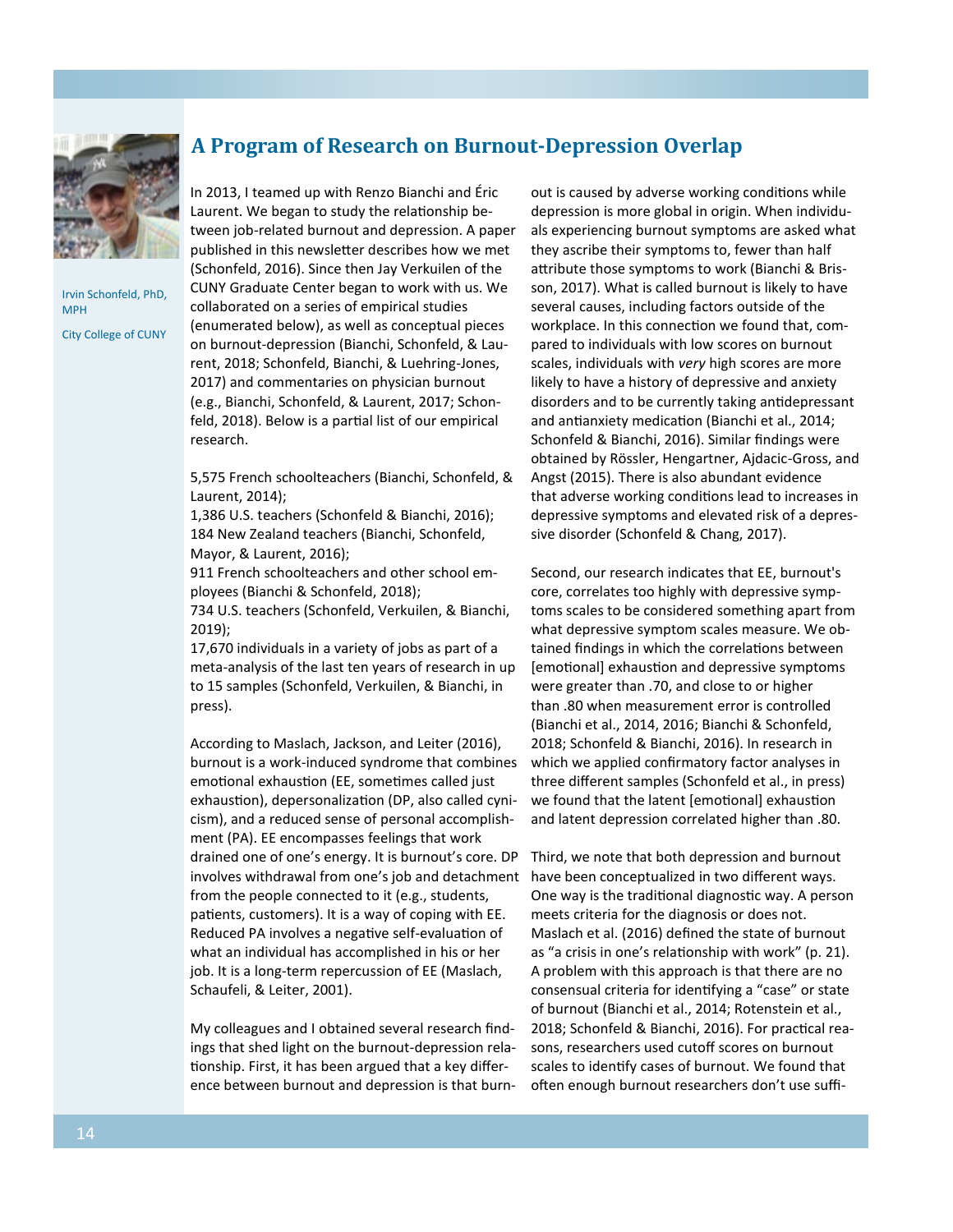ciently high cutoff scores (e.g., the top tercile) to identify cases involving a work-related "crisis." These cutoffs don't differentiate individuals with ordinary, nonpathological fluctuations in fatigue from individuals who are truly suffering (Bianchi, Schonfeld, & Laurent, 2019).

By contrast, there are criteria for identifying cases of major depression. When we have treated burnout categorically/diagnostically based on *very* high cutoff scores, we found that such individuals were likely (probability > .80) to meet criteria for provisional diagnoses of depression (Bianchi et al., 2014, 2016; Schonfeld & Bianchi, 2016).

Fourth, another way of conceptualizing burnout and depression is by treating them as continua (like temperature). Burnout scales such as the subscales of the Maslach Burnout Inventory (MBI) provide EE, DP, and PA scores. The scores reflect the extent to which an individual is affected. Developments in research on psychopathology have indicated that depression may be better conceptualized as reflecting a continuum or a dimension (Caspi et al., 2014; Kotov et al., 2017). Depression and anxiety scales correlate very highly; scores on depression and anxiety scales likely reflect the same underlying dimension of psychopathology. We found that the EE subscale highly correlates with depressive and anxiety symptom scales, suggesting that all three scales reflect the same underlying dimension of psychopathology (Schonfeld et al., 2019, in press).

Fifth, we have also shown that burnout and depression have highly parallel nomological networks. For example, the cognitive features associated with depression include pessimistic attributions, rumination, and dysfunctional attitudes such as perfectionism and a pathological need for approval. We found that those cognitive features are equally associated with burnout (Bianchi & Schonfeld, 2016). We also found that depression and burnout are about equally related to stressful life events occurring outside of work, job adversity, and workplace support (Schonfeld & Bianchi, 2016; Schonfeld et al., 2019).

Sixth, our research has been criticized on two grounds. First, "burnout is an occupationally specific dysphoria that is distinct from depression as a broad based mental illness" (Maslach & Leiter, 2016, p. 107). This criticism falls apart because earlier men-

tioned developments in the psychopathology literature indicate that depression can be satisfactorily conceptualized dimensionally. What Maslach and Leiter in effect do is compare burnout as a dimensional factor to the diagnostic category of depression, which reflects only the high end of the depression continuum. When both EE and depression are treated dimensionally, their correlations are too high to suggest that they reflect different constructs (Bianchi & Brisson, 2017; Bianchi et al., 2014; Schonfeld & Bianchi, 2016; Bianchi & Schonfeld, 2018; Schonfeld et al., in press).

The second part of the criticism is that the "nine-item depression measure (Patient Health Questionnaire, PHQ-9) used in [Schonfeld & Bianchi, 2016] includes five items that refer explicitly to fatigue (lack of interest, trouble sleeping, trouble concentrating, moving slowly, and feeling tired)" (Maslach & Leiter, 2016, p. 107). In other words, the depression scale my colleagues and I have used include items that measure burnout. That is why the correlation is so high.

This second criticism is not justifiable. One could argue the reverse. Why are burnout scales poaching items from the DSM symptoms used to diagnose depression? One reason why is that research on burnout largely developed independently of research in "psychiatry, behavioral psychology, and neurobiology on stress-induced conditions such as depression" (Sconfeld et al., in press). Maslach and Leiter identified "lack of interest" as a symptom of burnout, a symptom that is found on the PHQ-9. Actually, the symptom as written in the PHQ-9, the instrument we have used in the research in question, is "Little interest or pleasure in doing things." Kroenke and Spitzer (2002) included that symptom in the PHQ-9 because it reflects anhedonia. Anhedonia is one of the two cardinal symptoms of major depression. A diagnosis of depression could not be made if both anhedonia and depressed mood are absent. Anhedonia is, thus, a very important symptom of depression. The PHQ-9 was co-developed by Robert Spitzer, the prime mover of the revisions of the DSM that led to the emergence of DSM-III and the DSM's later versions.

Clearly some depressive symptoms have a match in burnout scales. These include the fatigue symptoms (e.g., feeling tired and having sleep problems). According to DSM-5 "often insomnia or fatigue is the presenting complaint" in depression (American Psy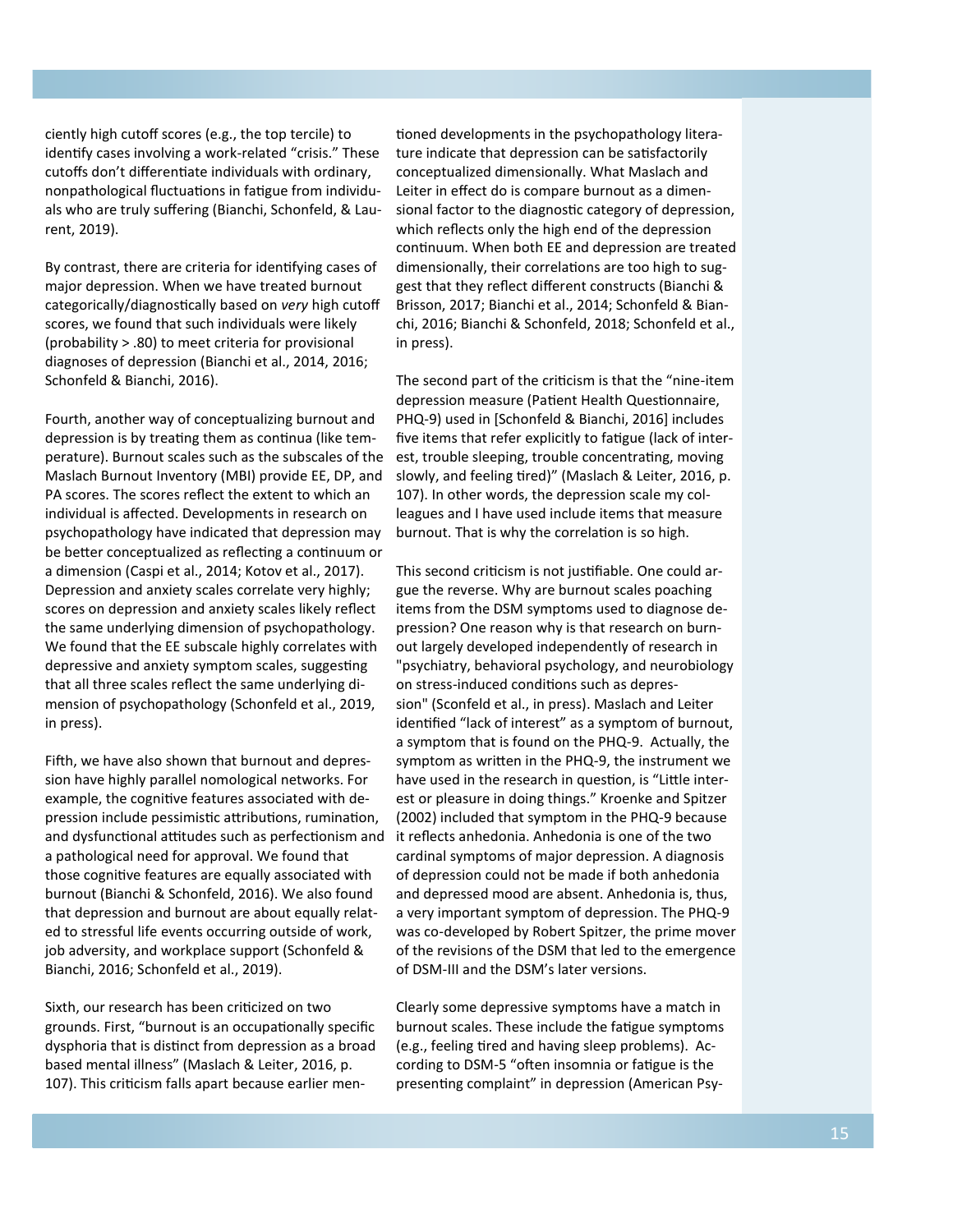chiatric Association, 2013, p. 162). Skilled workplace physicians can recognize the underlying depression (Kahn, 2008). Burnout clearly does not have a monopoly on these symptoms.

Seventh, in our efforts to closely examine the relationship between MBI burnout and depression, we created depression scales in which we deliberately deleted fatigue-related items. The correlations between EE and each of two different depression scales barely changed when we dropped fatigue items from the depression scales (from .76 to .74 and from .74 to .71) (Schonfeld et al., 2019). Moreover, when we examined the correlation of EE with an anxiety scale in which there was no item (symptom) content overlap, the EE-anxiety correlation was .69. In every case, the EE-depression and the EEanxiety correlations were stronger than the correlations between EE and each of the other two dimensions of burnout, DP (.60) and PA (-.44).

This brings me to the eighth point our research leads to. Because burnout is thought to be a syndrome comprising EE, DP, and reduced PA, one would expect that the correlation between EE, burnout's core, with DP and PA to be stronger than the correlation between EE and depressive and anxiety symptoms. That is not the case. The correlations of EE with DP and PA are weaker than the Pearson correlations between EE with depressive symptoms (Schonfeld et al., in press), suggesting that burnout is not a syndrome and is more likely to be a depressive condition. Our findings are not an anomaly. Other researchers have also linked burnout with depression. Ahola, Hakanen, Perhoniemi, and Mutanen (2014) linked burnout to depression in their research on dentists. In their research on physicians, Wurm et al. (2016) also linked burnout to depression.

The upshot is that when a worker complains about suffering from burnout, we should consider the possibility that he or she may be experiencing high levels of depressive symptoms, with all their harmful ramifications (e.g., suicide risk). There are evidence-based treatments for depression that can help such a worker. It is also important to investigate the working conditions to which the individual is exposed. Adverse working conditions such as low levels of decision latitude, effort-reward imbalance, bullying, and the absence of organizational justice can contribute to the emergence of depressive symptoms (Schonfeld & Chang, 2017). It would be helpful to find out what could be done to change depressogenic working conditions, if indeed working conditions are problematic.

## References

- Ahola, K., Hakanen, J., Perhoniemi, R., & Mutanen, P. (2014). Relationship between burnout and depressive symptoms: A study using the person-centered approach. *Burnout Research, 1*, 29-37. http://dx.doi.org/10.1016/j.burn.2014.03.003
- American Psychiatric Association. (2013). *Diagnostic and statistical manual of mental disorders* (5th ed.). Washington, DC: Author.
- Bianchi, R., & Brisson, R. (2017). Burnout and depression: Causal attributions and construct overlap. *Journal of Health Psychology*, 1–7. doi:10.1177/13591053177404 http:// dx.doi.org/10.1177/1359105317740415
- Bianchi, R., & Schonfeld, I. S. (2016). Burnout is associated with a depressive cognitive style. *Personality and Individual Differences, 100*, 1-5. http://dx.doi.org/10.1016/ j.paid.2016.01.008
- Bianchi, R., Schonfeld, I. S., & Laurent, E. (2014). Is burnout a depressive disorder? A reexamination with special focus on atypical depression. *International Journal of Stress Management, 21*, 307-324. http://dx.doi.org/10.1037/a0037906
- Bianchi, R., Schonfeld, I. S., Mayor, E., & Laurent, E. (2016). Burnoutdepression overlap: A study of New Zealand schoolteachers. *New Zealand Journal of Psychology, 45*(3), 4-11.
- Bianchi, R., Schonfeld, I. S., & Laurent, E. (2017). Physician burnout is better conceptualised as depression. *The Lancet, 389* (10077), 1397-1398. https://doi.org/10.1016/S0140-6736 (17)30897-8
- Bianchi, R., & Schonfeld, I. S. (2018). Burnout-depression overlap: Nomological network examination and factor-analytic approach. *Scandinavian Journal of Psychology, 59*, 532–539. http://dx.doi.org/10.1111/sjop.12460
- Bianchi, R., Schonfeld, I. S., & Laurent, E. (2018). Burnout syndrome and depression. Kim, Y.-K. (Ed.), *Understanding depression: Volume 2. Clinical manifestations, diagnosis and treatment* (pp.187-202). Singapore: Springer. http:// dx.doi.org/10.1007/978-981-10-6577-4\_14
- Bianchi, R., Schonfeld, I.S., & Laurent, E. (2019). Burnout: Moving beyond the status quo. *International Journal of Stress Management, 26*, 36-45. doi:10.1037/str0000088
- Caspi, A., Houts, R. M., Belsky, D. W., Goldman-Mellor, S. J., Harrington, H., Israel, S., . . . Moffitt, T. E. (2014). The P factor: One general psychopathology factor in the structure of psychiatric disorders? *Clinical Psychological Science, 2*, 119 –137. http://dx.doi.org/10.1177/2167702613497473
- Kahn, J. P. (2008). Diagnosis and referral of workplace depression. *Journal of Occupational and Environmental Medicine, 50*, 396-400. http://dx.doi.org/10.1097/ JOM.0b013e31816c0043
- Kotov, R., Krueger, R. F., Watson, D., Achenbach, T. M., Althoff, R. R., Bagby, R. M., . . .Zimmerman, M. (2017). The Hierarchical Taxonomy of Psychopathology (HiTOP): A dimensional alternative to traditional nosologies. *Journal of Abnormal Psychology, 126*, 454-477. http://dx.doi.org/10.1037/ abn0000258